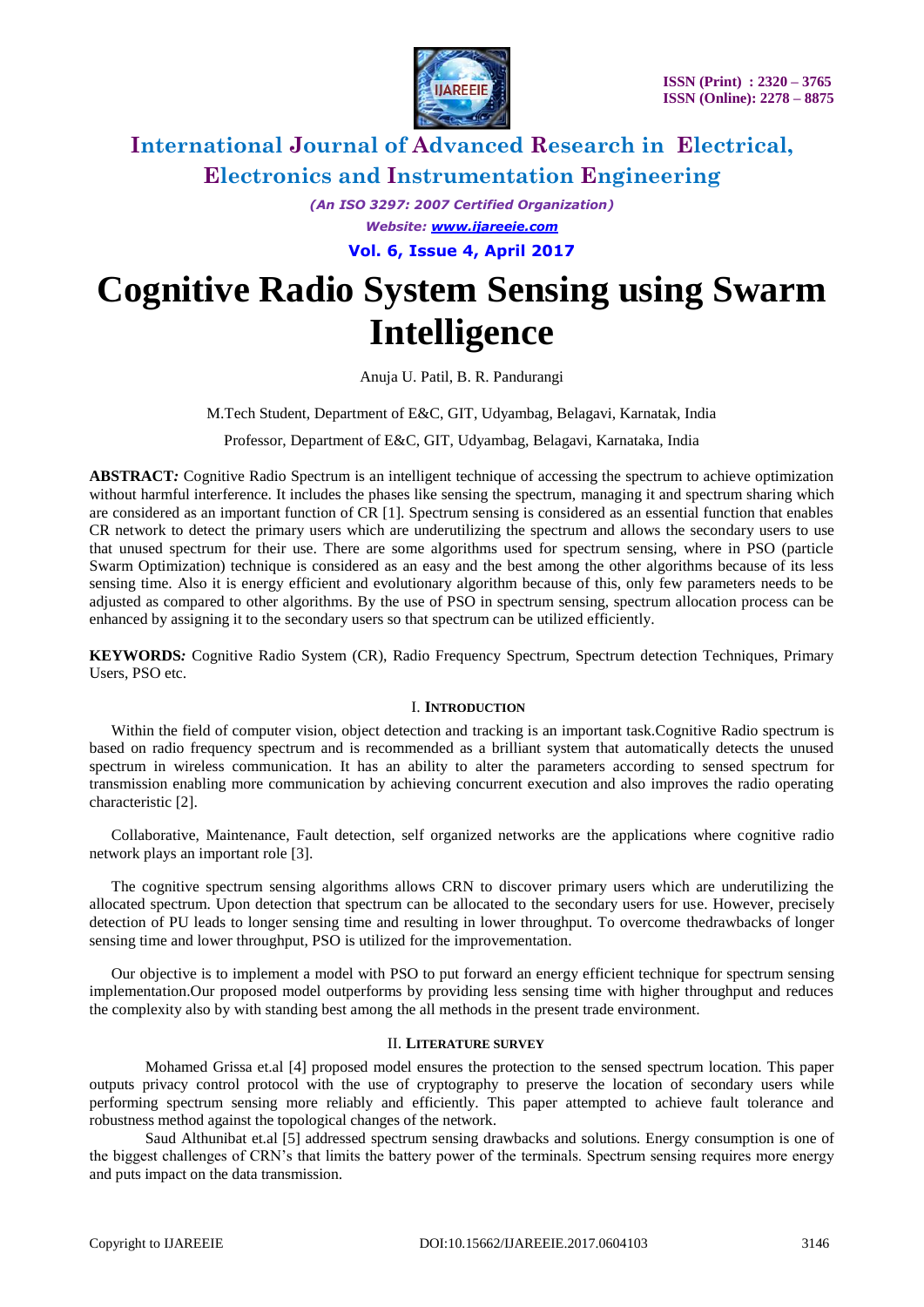

*(An ISO 3297: 2007 Certified Organization)*

*Website: [www.ijareeie.com](http://www.ijareeie.com/)*

### **Vol. 6, Issue 4, April 2017**

ReenaRatheeJaglan et.al [6] Conducted comparative study on single user in spectrum. A brief survey is carried out of all the major contributions in the field of single user or non-cooperative spectrum sensing for cognitive radio networks. A comparative study is done with important parameters under considerations for real time implementation of CRN.

Deepika Jain et.al [7] proposed dynamic threshold energy detection approach for CR spectrum sensing. Dynamic thresholds are computed based on the current state of primary users by considering the effects of uncertainty of noise. From result section it is proved that, this approach is 3.5 times better than the other energy detection scheme.

Yuan Ma et.al [8] proposed a method that includes multi coset sampling based wideband spectrum sensing scheme for both individual and cooperative sensing environments. The advantages of this scheme are minimum energy consumption on wideband signal acquisition, processing, and transmission, with guaranteed detection. Wideband scheme blindly allocates spectrum without having previous knowledge.

Moslem Rashidi et.al [9] proposed a technique that makes use of multi coset sampling. Coset samples are used toconstruct the correlation matrix of input signal. The results shown in this paper depicts that, even in low SNR with taking enough number of samples a perfect detection can be accomplished effectively.

ShwetankMistry et.al [10] developed a simple COR algorithm for spectrum sensing. But COR is suboptional hencenot used for data recovery. COR algorithm is very simple to use and assures a best choice when operating at low SNR for detection.

ArunKumarJayaprakasam et.al [11] developed DualCUSUM algorithm which is based on sequential change detection method that requires previous knowledge. But DualCUSUM also needs spectrum gains knowledge assigned for each secondary user. For this purpose a modified DualCUSUM called GLR-CUSUM is presented.

KamelBerbra et.al [12] proposed an efficient spectrum sensing method for detecting unsynchronized OFDM signals in additive white Gaussian noise (AWGN). This method is less complex compared to other algorithms. Detectors preferred hereare an energy detector (ED), sliding window detector (SW) and Axell's detector to guarantee a low sensing time.

#### III. **METHODOLOGY**

Figure 1, illustrates the proposed method for sensing spectrum in cognitive radio system using Particle Swarm Optimization (PSO). The method follows the following steps. Primary users are to be assigned with a spectrum to use. Allocated spectrum has to be utilized completely by the primary users. If not then unused spectrum will be left as it is. Hence when primary user is not using the spectrum, it has to be sensed and unused spectrum can be allocated to the secondary users.

For the proposed method, 5 carrier signals as primary users are created. All the primary users are assigned with a time slot to restrict the use of spectrum completely for a long time. Allocated spectrum is to be modulated for further processes. The underutilized spectrum has to be sensed by the use of some algorithms. Particle Swarm Optimization technique is used for this purpose only, which examines the availability of the free spectrum. A normal threshold value is set to check the underutilization of the spectrum by the primary users. If the energy level of the spectrum is greater than the threshold value, then it is understood that primary user is not using the spectrum entirely, that is it can be allocated to secondary users. Here it is necessary to create priorities for secondary users also if numbers of secondary users are more who is requesting for the spectrum. Instead of allocating the free spectrum to secondary user randomly, priority list will be followed to allocate the spectrum in order to accomplish the fairness in spectrum allocation. If the energy of the spectrum is less than the threshold decided then, the timer assigned to the primary user is checked. If timer out condition occurs then PU is blocked for time"t". For this time "t" secondary user is allocated to use that spectrum until the request from PU is made.

At the end time taken for sensing the spectrum, attenuation and PSNR parameters are considered and conclusion is given that attenuation and PSNR has an impact on the system that will deteriorate the signals. PSO plays a better role in sensing spectrum with better time.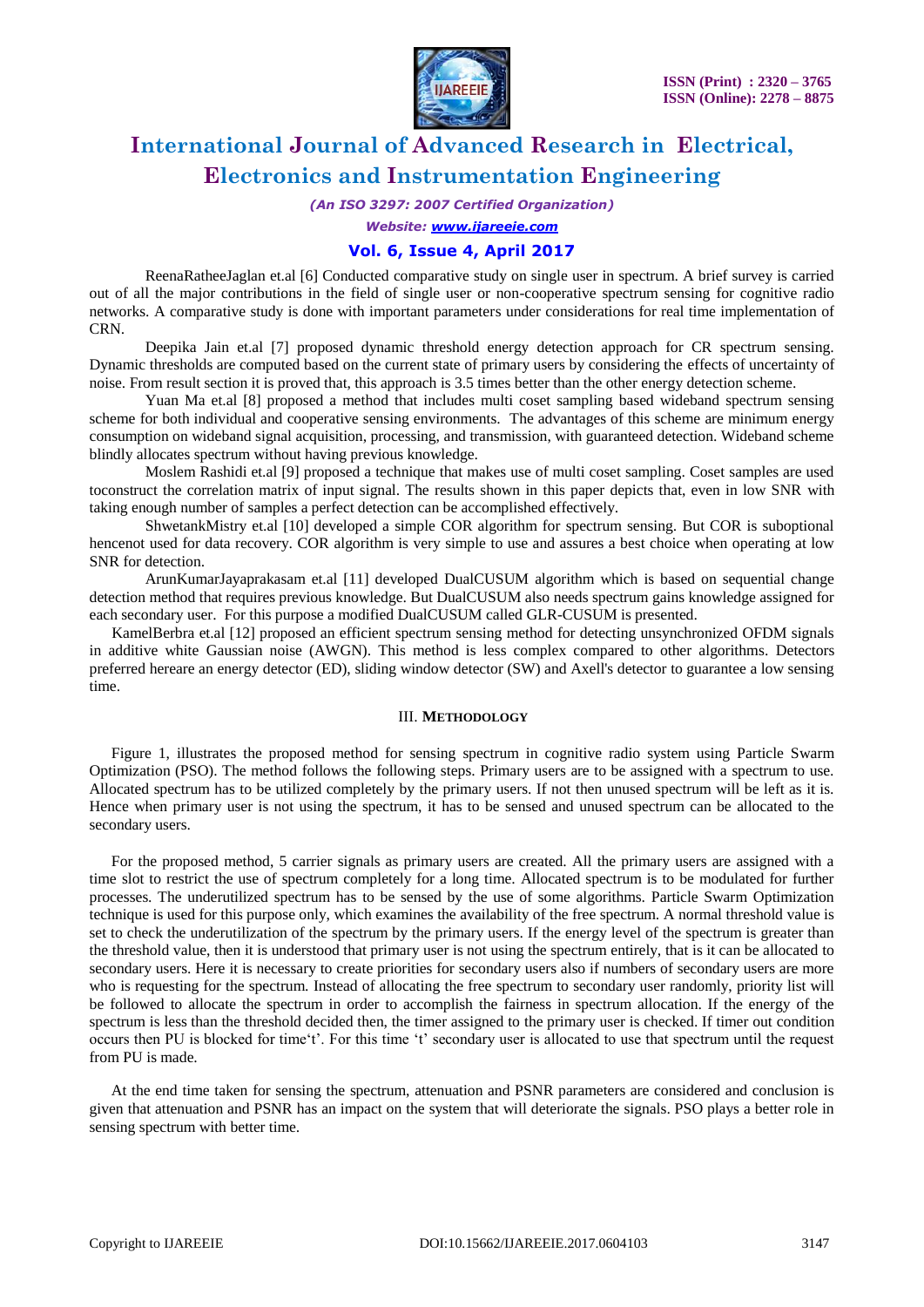

*(An ISO 3297: 2007 Certified Organization) Website: [www.ijareeie.com](http://www.ijareeie.com/)*

### **Vol. 6, Issue 4, April 2017**

#### *3.1 Particle Swarm Optimization (PSO)*

In order to understand the working of PSO technique, the following bird flocking scenario is supposed where a collection of birds, which are randomly probing for food in a surrounding area. All the birds are not having the idea that where the food is. Through each repetitions, birds gain the knowledge based on their inter communications, where and how far the food is. The only logic preferred here, is to track the bird or follow the bird which is closest to the food.

To resolve the spectrum sensing scenario this PSO technique works better. Each single result in PSO is a bird in search area and it is called as a particle. Each particle have fitness standards which are premeditated by the fitness function i.e. the cost function should be optimized, and have velocities which is used to short the path of flying particles.

For every iteration two "best" values are acknowledged by each particle. Foremost is considered as position vector of the finest solution (fitness). The fitness assessment is also stored and this position is called "pbest". An additional best position that is tracked by the particle swarm optimizer is the best position, obtained by any constituent part so far in the bird population. This best position is the currentglobal best and is called "gbest". Upon finding these two best values, next step is to calculate or change the velocity and position of the particle. Finally calculate the fitness of that particle. The following equations (1) and (2) are used to find the velocity and position change of the particle.

$$
vi, d(t + 1) = w(t)vi, d(t) + \emptyset prp(t)(pbesti, dxi, d(t))
$$
  
+  $\emptyset grg(t)(pbestd - xi, d(t))$   

$$
xi, d(t + 1) = xi, d(t) + vi, d(t)
$$
 (2)

#### IV.**IMPLEMENTATION**

The overall steps followed in spectrum sensing using Particle Swarm Optimization is shown in Figure 2. First the spectrum initialization is performed with parameters like sampling frequency, time vectors, bandwidth, length of the channel, and calculate the number of active channels to allocate bands for use.

The spectrum generation starts with identifying the number of active channels. Select one sample pattern using sequential forward search scheme. Generate the input signal with some characteristics and let that signal as  $x(t)$ . Generated input signal will be in time domain, convert that to frequency domain using FFT hence the signal will become as  $X(f)$ .

Then multi-coset sampling is performed on the signal. To remove noisy contents FIR filters are applied. The Eigen values and Eigen vectors are calculated which helps us to check whether the spectrum energy level have gone low. Using Minimum Description Length function is used to set the threshold for sensing the spectrum which is underutilized. To calculate number of active channels the arithmetic and geometric means of computed Eigen values are evaluated.

Once the numbers of active slots are found the next step is to find their location and find the minimum norm of that to find spectral support then plot an energy graph. Finally Probability of detection and probability of false alarms with respect to SNR is calculated and represented in the form of plot.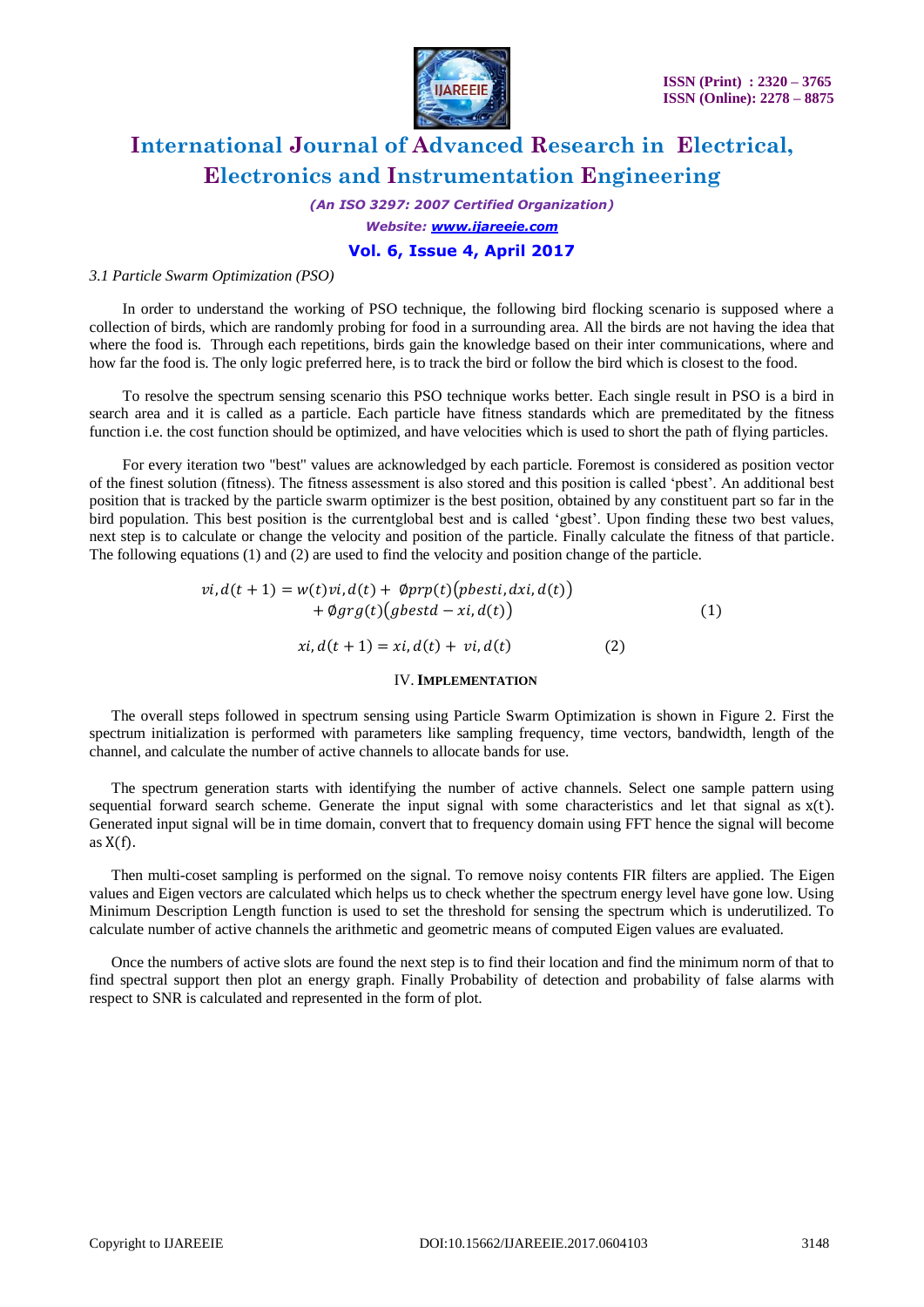

*(An ISO 3297: 2007 Certified Organization)*

*Website: [www.ijareeie.com](http://www.ijareeie.com/)*

### **Vol. 6, Issue 4, April 2017**



Fig. 1. Architectural Block Diagram

#### V. **EXPERIMENTAL RESULTS**

### 5.1 Spectrum Initialization

For the generation of spectrum only some parameter needs to be initialized. Such as Sampling Frequency (Fs), Sampling Time (Ts), Total Bandwidth allocated (B), Total length of the signal (LL). Based on these parameters initialized, the input signal characteristics are defined.

### 5.2 Spectrum Generation

Initially there are five primary users using the spectrum with some allocated band limit. The following Figure 3 depicts the initial spectrum for the specified five PU"s.

In the following Figure 4, the primary user 4 is not utilizing the spectrum. That is been sensed by the use of PSO technique. So now it can be allocated to secondary users for the betterment of efficient spectrum allocation to improve the efficiency of spectrum as well as throughput.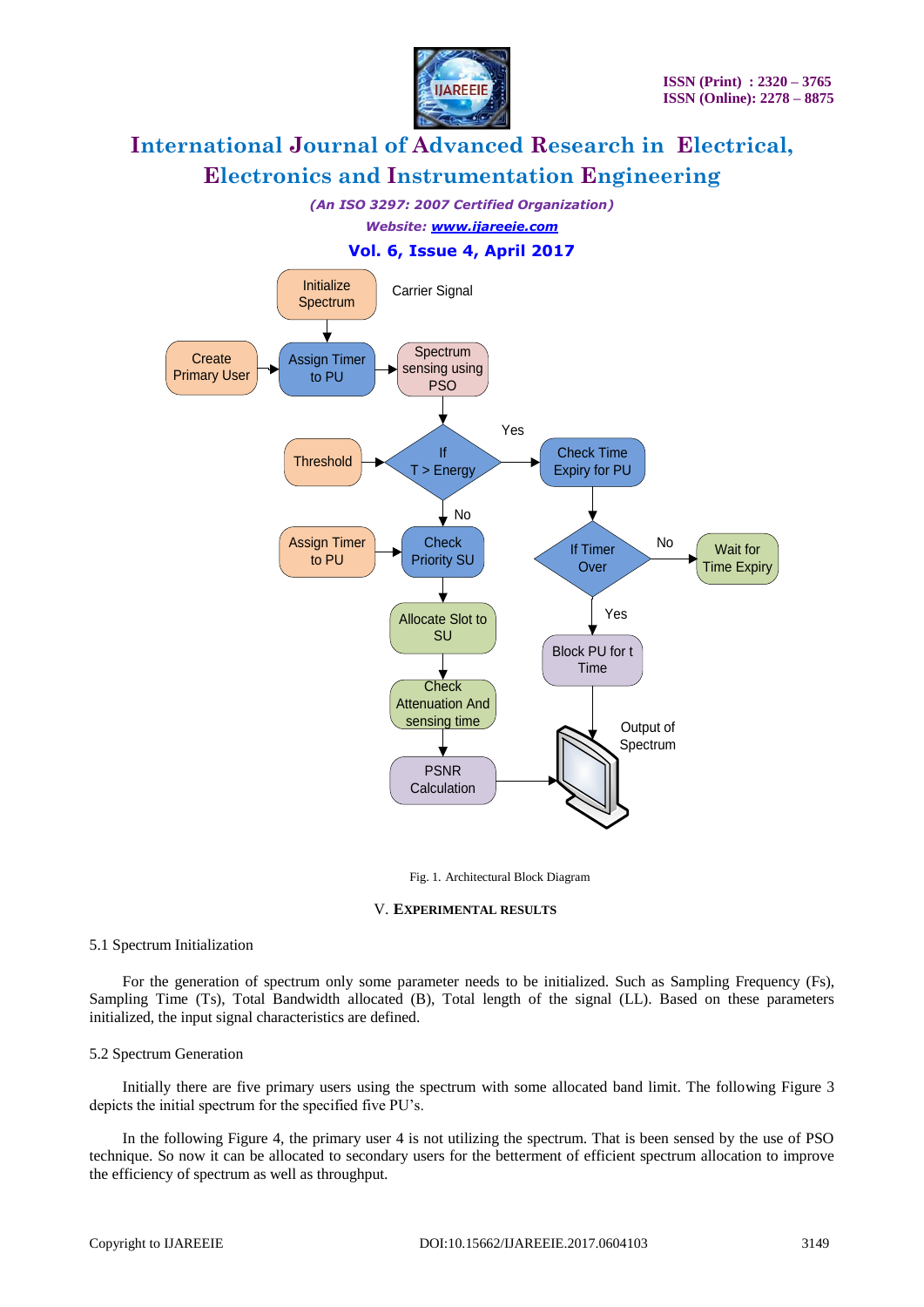

*(An ISO 3297: 2007 Certified Organization)*

*Website: [www.ijareeie.com](http://www.ijareeie.com/)*

### **Vol. 6, Issue 4, April 2017**

The following Figures 5 and 6 represents the false alarms generated and detection rates with respect signal to noise ratios. It concludes that as signal to noise increases the number of false alarms decreases and as the signal to noise increases detection ratio also increases. Lesser the distortion higher will be the probability of detection and lower probability of false alarm rates.

The following comparison table indicates the effectiveness of PSO over another algorithm called genetic algorithm (GA) in the optimization of CR [13]. Based on the specified parameters PSO presented in our paper proved best compared to GA. For the details refer Table 1.



Figure 2: Flow Chart of Spectrum Generation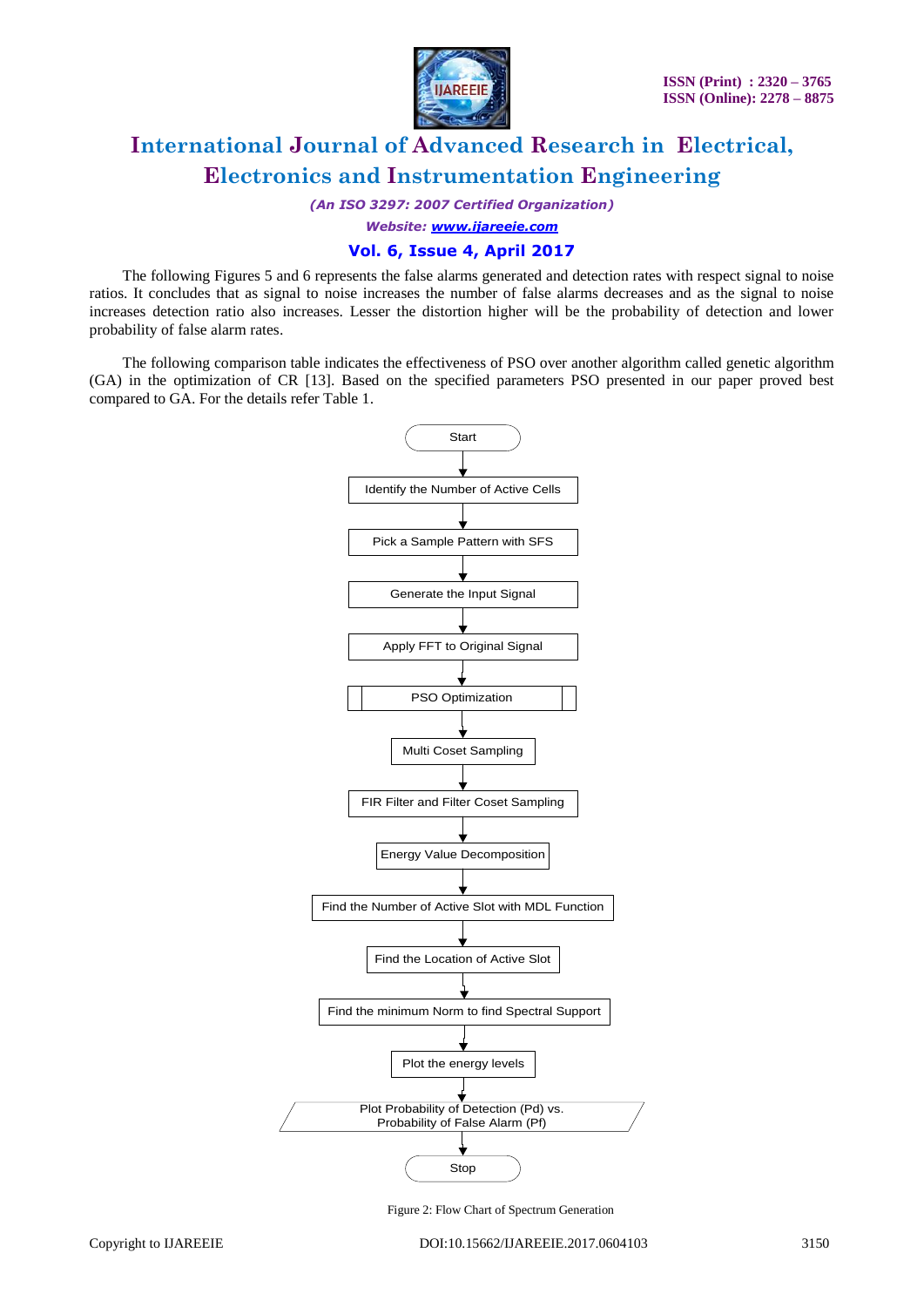

*(An ISO 3297: 2007 Certified Organization) Website: [www.ijareeie.com](http://www.ijareeie.com/)* **Vol. 6, Issue 4, April 2017**



Figure 4: Underutilized Spectrum of Primary users (4) using PSO



Figure 5: Plot of False Alarm Rate Vs SNR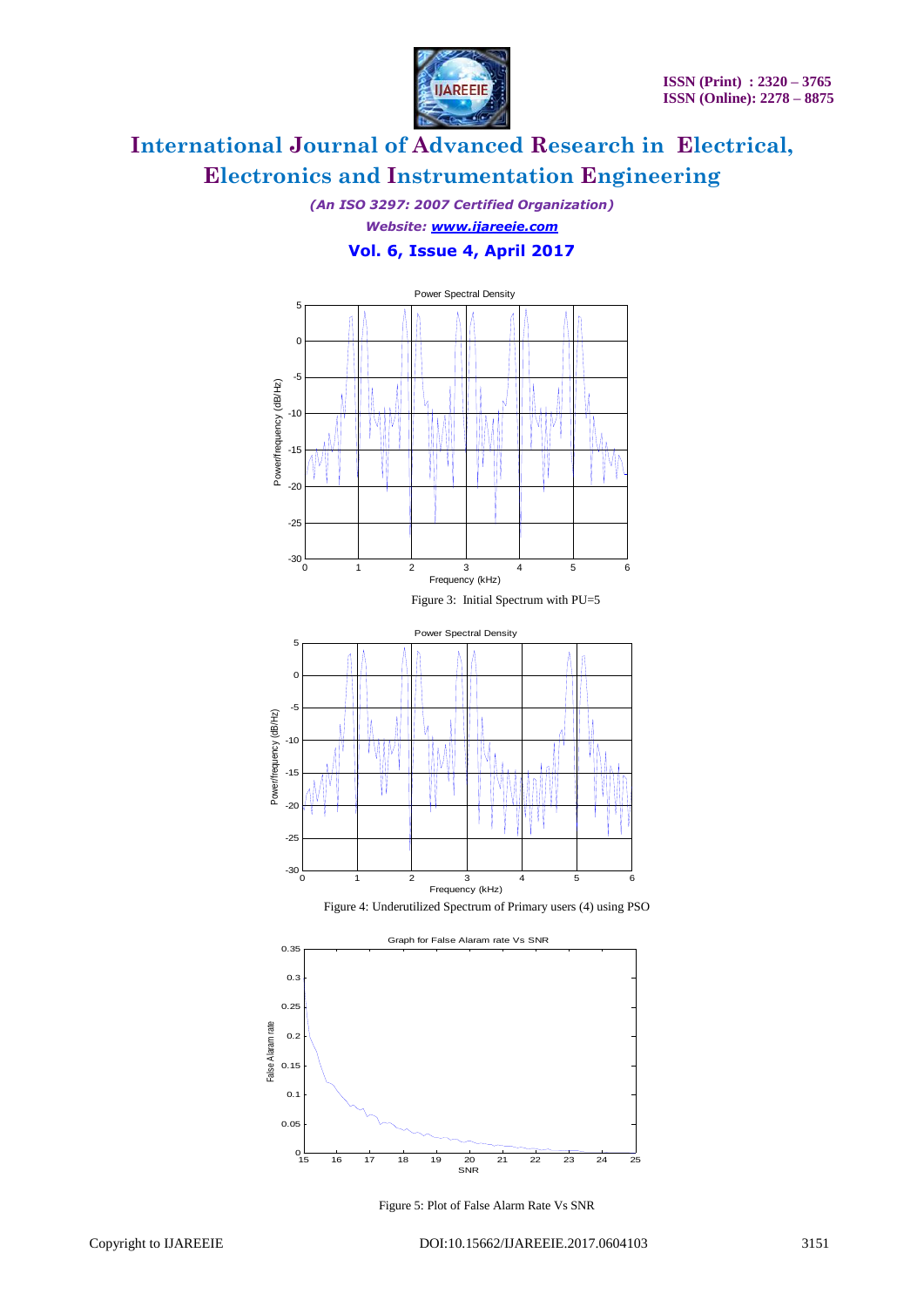

*(An ISO 3297: 2007 Certified Organization) Website: [www.ijareeie.com](http://www.ijareeie.com/)*

**Vol. 6, Issue 4, April 2017**



Figure 6: Plot of Detection Rate Vs SNR

Table 1: Comparison of GA Vs PSO

| <b>Parameters</b>         | <b>GA</b>                                            | <b>PSO</b>                                      |
|---------------------------|------------------------------------------------------|-------------------------------------------------|
| <b>Control parameters</b> | Generation rate,<br>crossover rate.<br>mutation rate | Cognitive,<br>social factors, inertia<br>weight |
| <b>Convergence Rate</b>   | Less                                                 | More than GA                                    |
| Complexity                | More                                                 | Less than GA                                    |
| <b>Convergence Speed</b>  | Less in Large<br>space                               | Better than GA                                  |
| <b>Flexibility</b>        | Flexible                                             | More than GA                                    |
| <b>Computational Time</b> | More                                                 | Less than GA                                    |

#### **VI.CONCLUSION**

Our proposed Cognitive radio spectrum proves better results compared to other spectrum sensing algorithms. The use of PSO eases the complexity, increases the convergence rate, increases flexibility, Increases the convergence speed and minimizes the computational time as shown in Table 1.

PSO is considered as the best algorithm or optimized algorithm for sensing the spectrum in less sensing time with more detection rate and less false alarm rates as depicted in result section. Lesser the distortion more will be the probability of detection and lesser will be the false alarm rates. As it is known that spectrum allocation with quality of service is a big issue in Cognitive radio spectrum. PSO is one among them which is easy, less complex and performs sensing with less time to increase the efficiency of detection by resulting in to highest throughput.

The use of multi coset sampling enhanced the reduction computational time because it uses low sampling rate close to the channel occupancy. The resultant plots of detection rate Vs SNR and false alarm rate Vs SNR depicts the probability of detection with increase in SNR almost reached 100% and false alarm rate almost reached 0%. From this we can conclude that it can give the efficiency more compared to wide band spectrum sensing techniques [9].

#### **REFERENCES**

- [1] Yuan Ma, Yue Gao, Ying-Chang Liang, and Shuguang Cui," Reliable and Efficient Sub-Nyquist Wideband Spectrum Sensing in Cooperative Cognitive Radio Networks", IEEE ,Volume 34, Issue 10, Year 2016.
- [2] Dhanshri D. Kulkarni, Prof. Vineeta P. Gejji, "Energy Detection Using Haar Wavelet in Cognitive Radios Systems", International Journal of Advanced Research in Electrical, Electronics and Instrumentation Engineering, Volume 5, Issue 6, Year 2016.
- [3] Dakshata Patel, Prof. Vineeta P. Gejji, "Energy Detection Using Discrete Wavelet Transform in Cognitive Radio System", International Journal of Advanced Research in Electrical, Electronics and Instrumentation Engineering, Volume 5, Issue 6, Year 2016.